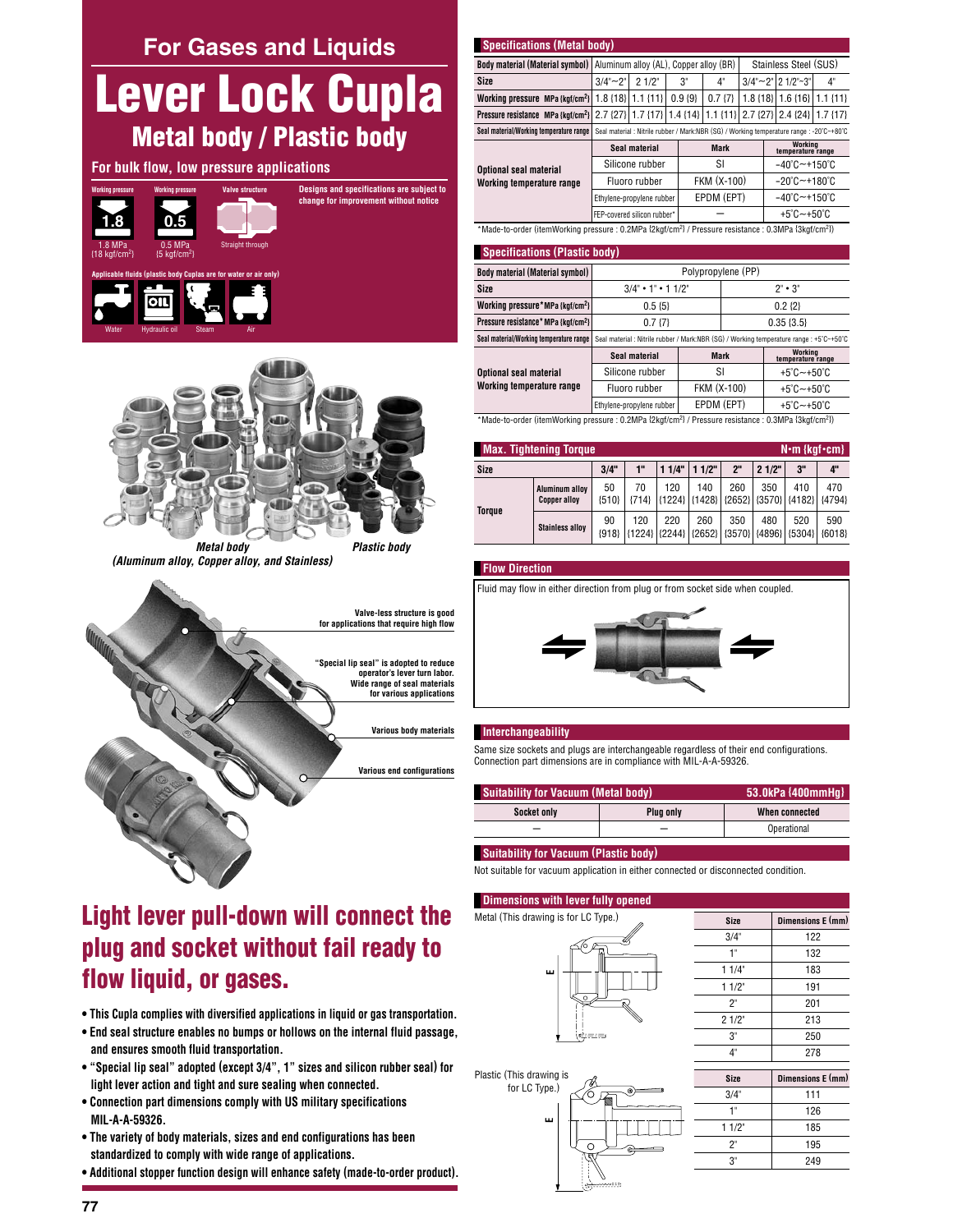

LA-12TPF

**LA-16TPF** 

**I A-20TPF** 

LA-24TPF

**I A-32TPF** 

Stainless

 $11/2$ 

 $2^{\circ}$ 

 $21/2$ 

 $3^{\circ}$ 

 $\overline{4}$ 

375

505

825

875

1470

55

62

77

72

 $\overline{79}$ 

 $23$ 

 $25$ 

 $\overline{28}$ 

 $31.5$ 

 $\overline{36}$ 

40

47

 $49$ 

51

 $\overline{53}$ 

 $Oct.58$ 

Oct.69

Dod.83

Dod.96

Dod.124

35.5

45

 $56$ 

73

 $\overline{100}$ 

Rc1 1/2

Rc<sub>2</sub>

 $Rc2$  1/2

Rc<sub>3</sub>

 $Rc4$ 

LD-12TSF

**LD-16TSF** 

**ID-20TSF** 

LD-24TSF

**ID-32TSF** 

Stainless

 $11/2$ 

 $2<sup>n</sup>$ 

 $21/2$ 

 $3'$ 

 $\overline{4}$ 

 $715$ 

940

 $1050$ 

1605

2575

72

78.5

82

88

 $Q_4$ 

 $\overline{37}$ Before use, please be sure to read "Safety Guide" described at the end of this book and "Instruction Sheet" that comes with the products

 $24$ 

25

 $\overline{29}$ 

 $31.5$ 

87

100

 $113$ 

139

 $167$ 

 $Oct.58$ 

Oct.69

Dod.83

Dod.96

Dod.125

37.5

50

61

75

 $\overline{q}$ 

Rc1 1/2

Rc<sub>2</sub>

 $Rc2$  1/2

Rc<sub>3</sub>

 $Rc$  4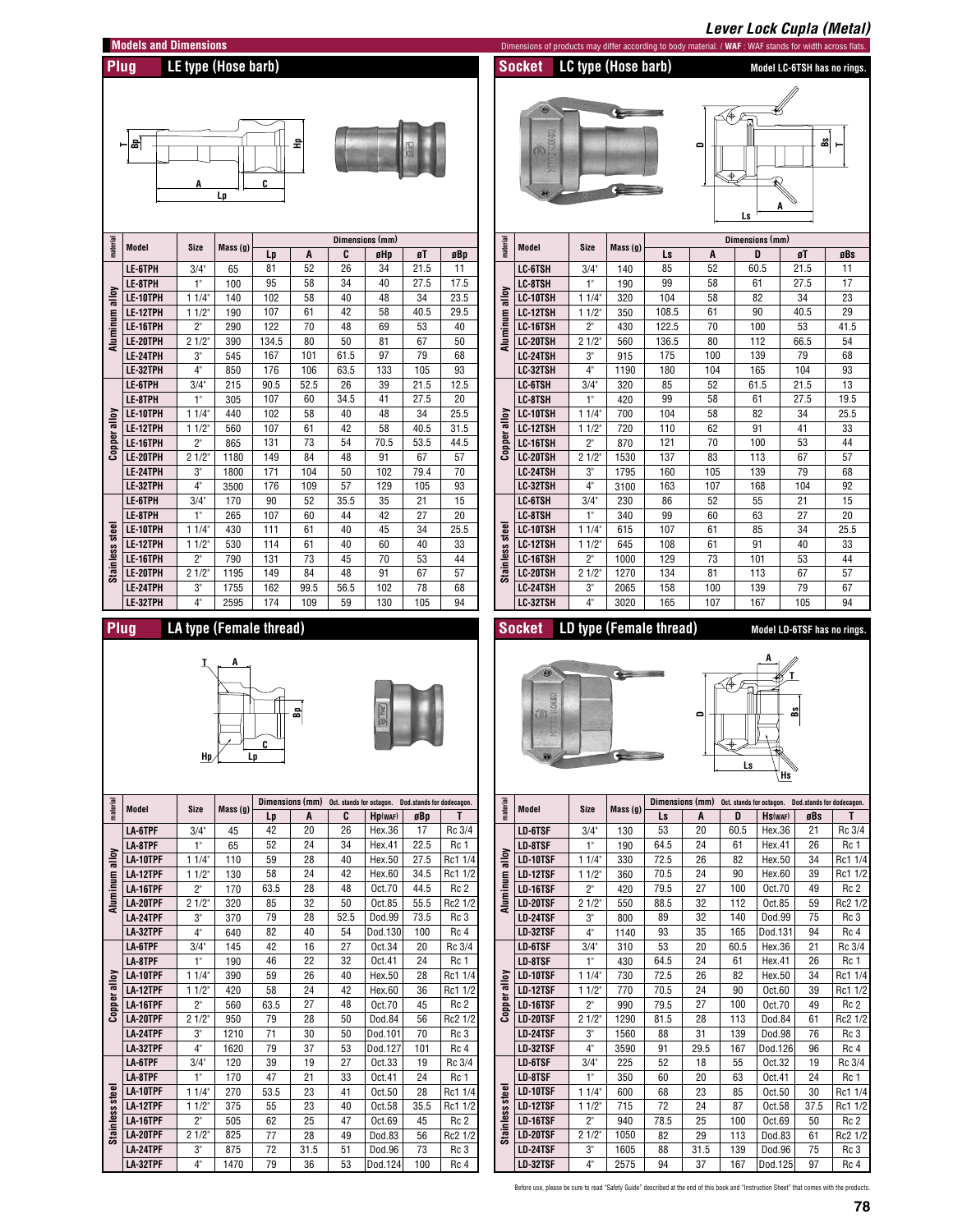|                |                                |                      |                       |                       |          |                                                         |                   |               |                    |                                      |                                                                                                          |                               |                       |                        |                     | <b>Lever Lock Cupla (Metal)</b> |           |                                                                      |
|----------------|--------------------------------|----------------------|-----------------------|-----------------------|----------|---------------------------------------------------------|-------------------|---------------|--------------------|--------------------------------------|----------------------------------------------------------------------------------------------------------|-------------------------------|-----------------------|------------------------|---------------------|---------------------------------|-----------|----------------------------------------------------------------------|
|                | <b>Models and Dimensions</b>   |                      |                       |                       |          |                                                         |                   |               |                    |                                      | Dimensions of products may differ according to body material. / WAF : WAF stands for width across flats. |                               |                       |                        |                     |                                 |           |                                                                      |
| Plug           |                                |                      | LF type (Male thread) |                       |          |                                                         |                   |               |                    |                                      | <b>Socket</b>                                                                                            |                               | LB type (Male thread) |                        |                     |                                 |           | Body materials other than aluminum<br>alloy are made-to-order items. |
|                |                                |                      |                       |                       |          |                                                         |                   |               |                    |                                      |                                                                                                          |                               |                       |                        |                     |                                 |           |                                                                      |
|                |                                |                      |                       |                       |          |                                                         |                   |               |                    |                                      |                                                                                                          |                               |                       |                        |                     |                                 |           |                                                                      |
|                |                                |                      |                       |                       |          |                                                         |                   |               |                    |                                      |                                                                                                          |                               |                       |                        |                     | A.                              |           |                                                                      |
|                |                                |                      |                       |                       |          |                                                         |                   |               |                    |                                      |                                                                                                          |                               |                       |                        | జ<br>$\blacksquare$ |                                 |           |                                                                      |
|                |                                |                      |                       | 욺                     |          |                                                         |                   |               |                    |                                      |                                                                                                          |                               |                       |                        |                     |                                 |           |                                                                      |
|                |                                |                      |                       |                       |          |                                                         |                   |               |                    |                                      |                                                                                                          |                               |                       |                        |                     | ٠                               |           |                                                                      |
|                |                                |                      | C                     |                       |          |                                                         |                   |               |                    |                                      |                                                                                                          |                               |                       |                        |                     |                                 |           |                                                                      |
|                |                                | Lp                   |                       |                       |          |                                                         |                   |               |                    |                                      |                                                                                                          |                               |                       |                        |                     | A<br>Ls                         |           |                                                                      |
|                | Hp                             |                      |                       |                       |          |                                                         |                   |               |                    |                                      |                                                                                                          |                               |                       |                        |                     |                                 |           |                                                                      |
|                |                                |                      |                       |                       |          |                                                         |                   |               |                    |                                      |                                                                                                          |                               |                       |                        |                     |                                 |           |                                                                      |
| material       | Model                          | <b>Size</b>          | Mass(g)               | Dimensions (mm)<br>Lp | A        | Oct. stands for octagon. Dod.stands for dodecagon.<br>C | Hp(wAF)           | øBp           | Т                  | material                             | Model                                                                                                    | <b>Size</b>                   | Mass(g)               | Ls                     | A                   | Dimensions (mm)<br>D            | øBs       | T                                                                    |
|                | LF-6TPM                        | 3/4                  | 70                    | 61                    | 20       | 26                                                      | Hex.36            | 16            | R 3/4              |                                      | LB-6TSM                                                                                                  | 3/4                           | 110                   | 53                     | 20                  | 60.5                            | 17        | R 3/4                                                                |
|                | LF-8TPM                        | 1"                   | 90                    | 73                    | 24       | 34                                                      | Hex.41            | 22            | R 1                |                                      | LB-8TSM                                                                                                  | $1^{\circ}$                   | 170                   | 65                     | 24                  | 61                              | 23.5      | R 1                                                                  |
|                | LF-10TPM                       | 11/4                 | 140                   | 81                    | 26       | 40                                                      | Hex.50            | 28            | R1 1/4             | alloy                                | LB-10TSM                                                                                                 | 11/4"                         | 310                   | 72                     | 26                  | 82                              | 29.5      | R1 1/4                                                               |
|                | LF-12TPM                       | 11/2                 | 150                   | 80.5                  | 24       | 42                                                      | Oct.55            | 34.5          | R1 1/2             |                                      | LB-12TSM                                                                                                 | 11/2                          | 340                   | 71.5                   | 24                  | 90                              | 36        | R1 1/2                                                               |
| Aluminum alloy | LF-16TPM                       | 2"                   | 220                   | 89.5                  | 27       | 48                                                      | Oct.65            | 44.5          | R 2                | <b>Aluminum</b>                      | LB-16TSM                                                                                                 | $2^{\circ}$                   | 400                   | 79.5                   | 27                  | 100                             | 46        | R 2                                                                  |
|                | LF-20TPM                       | 21/2                 | 370                   | 101                   | 32       | 50                                                      | Oct.80            | 56            | R <sub>2</sub> 1/2 |                                      | LB-20TSM                                                                                                 | 21/2                          | 530                   | 88.5                   | 32                  | 112                             | 57.5      | R <sub>2</sub> 1/2                                                   |
|                | LF-24TPM                       | 3"<br>$4^{\circ}$    | 470                   | 106<br>116            | 31<br>34 | 52<br>54                                                | Dod.99<br>Dod.130 | 73<br>100     | R 3<br>R 4         |                                      | LB-24TSM                                                                                                 | $3^{\circ}$<br>$4^{\circ}$    | 715<br>920            | 90<br>92               | 31<br>33.5          | 139<br>165                      | 76<br>99  | R 3<br>R 4                                                           |
|                | LF-32TPM<br>LF-6TPM            | 3/4"                 | 875<br>185            | 59                    | 20       | 27                                                      | Hex.34            | 20            | R 3/4              |                                      | LB-32TSM<br>LB-6TSM                                                                                      | 3/4"                          | 260                   | 52                     | 18                  | 53                              | 19.5      | R 3/4                                                                |
|                | LF-8TPM                        | 1"                   | 280                   | 69                    | 21.5     | 32                                                      | Hex.41            | 24            | R 1                | item)                                | LB-8TSM                                                                                                  | $1^{\circ}$                   | 355                   | 63                     | 22                  | 62                              | 26        | R 1                                                                  |
|                | LF-10TPM                       | 11/4                 | 460                   | 81                    | 26       | 40                                                      | Hex.50            | 28            | R1 1/4             |                                      | LB-10TSM                                                                                                 | 11/4                          | 620                   | 71                     | 24                  | 84                              | 28        | R1 1/4                                                               |
| alloy          | LF-12TPM                       | 11/2                 | 500                   | 81                    | 24       | 42                                                      | Oct.55            | 36            | R1 1/2             | Copper alloy (Made-to-order          | LB-12TSM                                                                                                 | 11/2                          | 700                   | 71                     | 25                  | 91                              | 36        | R1 1/2                                                               |
| Copper         | LF-16TPM                       | $2^{\circ}$          | 750                   | 89.5                  | 27       | 48                                                      | Oct.65            | 45            | R 2                |                                      | LB-16TSM                                                                                                 | $2^{\circ}$                   | 950                   | 81                     | 24                  | 100                             | 51        | R <sub>2</sub>                                                       |
|                | LF-20TPM                       | 21/2                 | 1290                  | 98                    | 28       | 50                                                      | Dod.83            | 56            | R <sub>2</sub> 1/2 |                                      | LB-20TSM                                                                                                 | 21/2"                         | 1250                  | 86                     | 32                  | 113                             | 63        | R2 1/2                                                               |
|                | LF-24TPM<br>LF-32TPM           | 3"<br>4"             | 1480                  | 103<br>113            | 30<br>35 | 50.8<br>53                                              | Dod.96            | 73<br>100     | R 3<br>R 4         |                                      | LB-24TSM<br>LB-32TSM                                                                                     | $3^{\circ}$<br>4 <sup>°</sup> | 1780                  | 92<br>98               | 33<br>40            | 139<br>168                      | 78<br>101 | R 3<br>R 4                                                           |
|                | LF-6TPM                        | 3/4"                 | 3155<br>175           | 59                    | 19       | 27                                                      | Dod.126<br>Oct.33 | 19            | R 3/4              |                                      | LB-6TSM                                                                                                  | $3/4$ <sup>"</sup>            | 2540<br>210           | 52.5                   | 19                  | 55                              | 20        | R 3/4                                                                |
|                | LF-8TPM                        | $1^{\circ}$          | 255                   | 69                    | 21       | 33                                                      | Oct.41            | 24            | R 1                |                                      | LB-8TSM                                                                                                  | $1^{\circ}$                   | 300                   | 63                     | 23.5                | 63                              | 25.5      | R 1                                                                  |
|                | LF-10TPM                       | 11/4                 | 415                   | 80                    | 24       | 42                                                      | Oct.50            | 29.5          | R1 1/4             |                                      | LB-10TSM                                                                                                 | 11/4                          | 520                   | 70.5                   | 24.5                | 85                              | 34        | R1 1/4                                                               |
|                | LF-12TPM                       | 11/2                 | 575                   | 80                    | 24       | 40                                                      | Oct.58            | 36.5          | R1 1/2             |                                      | LB-12TSM                                                                                                 | 11/2                          | 580                   | 71.5                   | 24                  | 87                              | 38        | R1 1/2                                                               |
| Stainless stee | LF-16TPM                       | $2^{\circ}$          | 735                   | 87                    | 24       | 47                                                      | Oct.69            | 46            | R 2                |                                      | LB-16TSM                                                                                                 | $2^{\circ}$                   | 780                   | 78.5                   | 24                  | 101                             | 50.5      | R 2                                                                  |
|                | LF-20TPM                       | 21/2                 | 1020                  | 99                    | 28       | 49                                                      | Dod.83            | 56            | R2 1/2             |                                      | LB-20TSM                                                                                                 | 21/2"                         | 980                   | 84                     | 31                  | 113                             | 66        | R2 1/2                                                               |
|                | LF-24TPM                       | 3"                   | 1415                  | 103                   | 30.5     | 51                                                      | Dod.96            | 73            | R 3                | Stainless steel (Made-to-order item) | LB-24TSM                                                                                                 | $3^{\circ}$                   | 1490                  | 92                     | 32                  | 139                             | 78.5      | R 3                                                                  |
|                | LF-32TPM                       | $4^{\circ}$          | 2275                  | 112                   | 33       | 53                                                      | Dod.124           | 100           | R 4                |                                      | LB-32TSM                                                                                                 | 4 <sup>°</sup>                | 2080                  | 92                     | 34.5                | 167                             | 92        | R4                                                                   |
| Plug           |                                |                      | L-PD type (Plug cap)  |                       |          |                                                         |                   |               |                    |                                      | <b>Socket</b>                                                                                            |                               |                       | L-SD type (Socket cap) |                     |                                 |           | * No ring hole.                                                      |
|                |                                |                      |                       |                       |          |                                                         |                   |               |                    |                                      |                                                                                                          |                               |                       |                        |                     |                                 |           |                                                                      |
|                |                                |                      |                       |                       |          |                                                         |                   |               |                    |                                      |                                                                                                          |                               |                       |                        |                     |                                 |           |                                                                      |
|                |                                |                      |                       |                       |          |                                                         |                   |               |                    |                                      |                                                                                                          |                               |                       |                        |                     |                                 |           |                                                                      |
|                |                                |                      |                       |                       |          |                                                         |                   |               |                    |                                      |                                                                                                          |                               |                       |                        |                     |                                 |           |                                                                      |
|                |                                |                      | D                     |                       |          |                                                         |                   |               |                    |                                      |                                                                                                          |                               |                       |                        |                     |                                 |           |                                                                      |
|                |                                |                      |                       |                       |          |                                                         |                   |               |                    |                                      |                                                                                                          |                               |                       |                        |                     |                                 |           |                                                                      |
|                |                                |                      |                       |                       |          |                                                         |                   | <b>PERSON</b> |                    |                                      |                                                                                                          |                               |                       |                        | ≏                   |                                 |           |                                                                      |
|                |                                |                      |                       |                       |          |                                                         |                   |               |                    |                                      |                                                                                                          |                               |                       |                        |                     |                                 |           |                                                                      |
|                |                                |                      | ±                     |                       |          |                                                         |                   |               |                    |                                      |                                                                                                          |                               |                       |                        |                     | — A                             |           |                                                                      |
|                |                                |                      |                       |                       |          |                                                         |                   |               |                    |                                      |                                                                                                          |                               |                       |                        |                     |                                 |           |                                                                      |
|                |                                |                      |                       |                       |          |                                                         | Dimensions (mm)   |               |                    |                                      |                                                                                                          |                               |                       |                        |                     | Dimensions (mm)                 |           |                                                                      |
| material       | <b>Model</b>                   | Size                 | Mass(g)               | L                     |          |                                                         | A                 |               | D                  | material                             | Model                                                                                                    | <b>Size</b>                   | Mass(g)               | L                      |                     | A                               |           | øD                                                                   |
|                | L-6PD                          | $3/4$ <sup>*</sup>   | 100                   | 46                    |          |                                                         | 12                |               | 54                 |                                      | $L-6SD*$                                                                                                 | 3/4                           | 35                    | 32                     |                     | 8                               |           | 32                                                                   |
|                | L-8PD                          | $1^{\circ}$          | 145                   | 54                    |          |                                                         | 12                |               | 62                 |                                      | L-8SD*                                                                                                   | $1^{\circ}$                   | 45                    | 44                     |                     | 10                              |           | 36.7                                                                 |
|                | <b>L-10PD</b><br>$L-12PD$      | 11/4<br>11/2         | 230<br>295            | 60<br>68              |          | 17                                                      | 13                |               | 83<br>91           | alloy                                | L-10SD<br><b>L-12SD</b>                                                                                  | 11/4<br>11/2                  | 70<br>90              | 57<br>54               |                     | 14<br>15                        |           | 45.5<br>53.4                                                         |
|                | $L-16PD$                       | $2^{\circ}$          | 360                   | 68                    |          | 11                                                      |                   |               | 100                |                                      | $1 - 16SD$                                                                                               | $2^{\circ}$                   | 140                   | 62                     |                     | 13                              |           | 63                                                                   |
|                | $L-20PD$                       | 21/2                 | 435                   | 72                    |          | 15                                                      |                   |               | 113                |                                      | <b>L-20SD</b>                                                                                            | 21/2                          | 210                   | 69                     |                     | 20                              |           | 75.8                                                                 |
| Aluminum alloy | <b>L-24PD</b>                  | 3"                   | 690                   | 72                    |          |                                                         | 10                |               | 139                | Aluminum                             | <b>L-24SD</b>                                                                                            | $3^{\circ}$                   | 290                   | 71                     |                     | 15                              |           | 91.5                                                                 |
|                | <b>L-32PD</b>                  | 4 <sup>°</sup>       | 870                   | 76                    |          | 15                                                      |                   |               | 167                |                                      | L-32SD                                                                                                   | 4 <sup>°</sup>                | 960                   | 74                     |                     | 16                              |           | 119.4                                                                |
|                | $L$ -6PD*                      | $3/4$ <sup>*</sup>   | 220                   | 45                    |          | 11                                                      |                   |               | 53                 |                                      | L-6SD                                                                                                    | 3/4                           | 160                   | 34                     |                     | 8                               |           | 32.1                                                                 |
|                | $L-8PD*$                       | $1^{\circ}$          | 315                   | 53                    |          | 12                                                      |                   |               | 62                 |                                      | L-8SD                                                                                                    | $1^{\circ}$                   | 150                   | 44                     |                     | 10                              |           | 36.7                                                                 |
|                | $L-10PD$<br><b>L-12PD</b>      | 11/4<br>11/2         | 610<br>645            | 57<br>69              |          | 11                                                      | 17.5              |               | 84<br>91           |                                      | <b>L-10SD</b><br><b>L-12SD</b>                                                                           | 11/4<br>11/2                  | 210<br>290            | 55<br>54               |                     | 12<br>15                        |           | 45.5<br>54                                                           |
|                | $L-16PD$                       | $2^{\circ}$          | 830                   | 68                    |          | 11                                                      |                   |               | 100                |                                      | <b>L-16SD</b>                                                                                            | $2^{\circ}$                   | 420                   | 61                     |                     | 12                              |           | 63                                                                   |
| Copper alloy   | <b>L-20PD</b>                  | 21/2                 | 980                   | 71                    |          | 14                                                      |                   |               | 113                | Copper alloy                         | <b>L-20SD</b>                                                                                            | 21/2                          | 630                   | 69                     |                     | 19                              |           | 77                                                                   |
|                | <b>L-24PD</b>                  | 3"                   | 1380                  | 81                    |          | 20                                                      |                   |               | 139                |                                      | <b>L-24SD</b>                                                                                            | $3^{\circ}$                   | 860                   | 71                     |                     | 15                              |           | 91.5                                                                 |
|                | <b>L-32PD</b>                  | 4 <sup>°</sup>       | 2700                  | 90                    |          |                                                         | 26                |               | 168                |                                      | <b>L-32SD</b>                                                                                            | 4 <sup>°</sup>                | 1780                  | 74.5                   |                     | 16                              |           | 119.5                                                                |
|                | $L-6PD$                        | $3/4$ <sup>*</sup>   | 180                   | 45                    |          |                                                         | 12                |               | 55                 |                                      | L-6SD                                                                                                    | 3/4                           | 95                    | 39                     |                     | 12                              |           | 32                                                                   |
|                | $L-8PD$                        | $1^{\circ}$          | 265                   | 52                    |          | 11                                                      |                   |               | 63                 |                                      | L-8SD                                                                                                    | $1^{\circ}$                   | 145                   | 45                     |                     | 12                              |           | 37                                                                   |
|                | $L-10PD$<br>$L-12PD$           | 11/4<br>11/2         | 475<br>545            | 60<br>63              |          | 12<br>15                                                |                   |               | 85<br>87           | steel                                | <b>L-10SD</b><br><b>L-12SD</b>                                                                           | 11/4<br>11/2                  | 250<br>300            | 51<br>54               |                     | 10<br>14                        |           | 45<br>53                                                             |
|                | <b>L-16PD</b>                  | 2"                   | 720                   | 65                    |          | 11                                                      |                   |               | 101                |                                      | $1 - 16SD$                                                                                               | $2^{\circ}$                   | 490                   | 58                     |                     | 11                              |           | 63                                                                   |
|                | <b>L-20PD</b>                  | 21/2                 | 945                   | 71                    |          | 15                                                      |                   |               | 113                |                                      | <b>L-20SD</b>                                                                                            | $21/2$ <sup>*</sup>           | 710                   | 64                     |                     | 14                              |           | 76                                                                   |
| Stainless stee | <b>L-24PD</b><br><b>L-32PD</b> | 3"<br>4 <sup>°</sup> | 1420<br>2055          | 72<br>77              |          | 14                                                      | 12                |               | 139<br>167         | <b>Stainless</b>                     | <b>L-24SD</b><br><b>L-32SD</b>                                                                           | $3^{\circ}$<br>4 <sup>°</sup> | 930<br>1275           | 68<br>68               |                     | 14<br>14                        |           | 92<br>120                                                            |